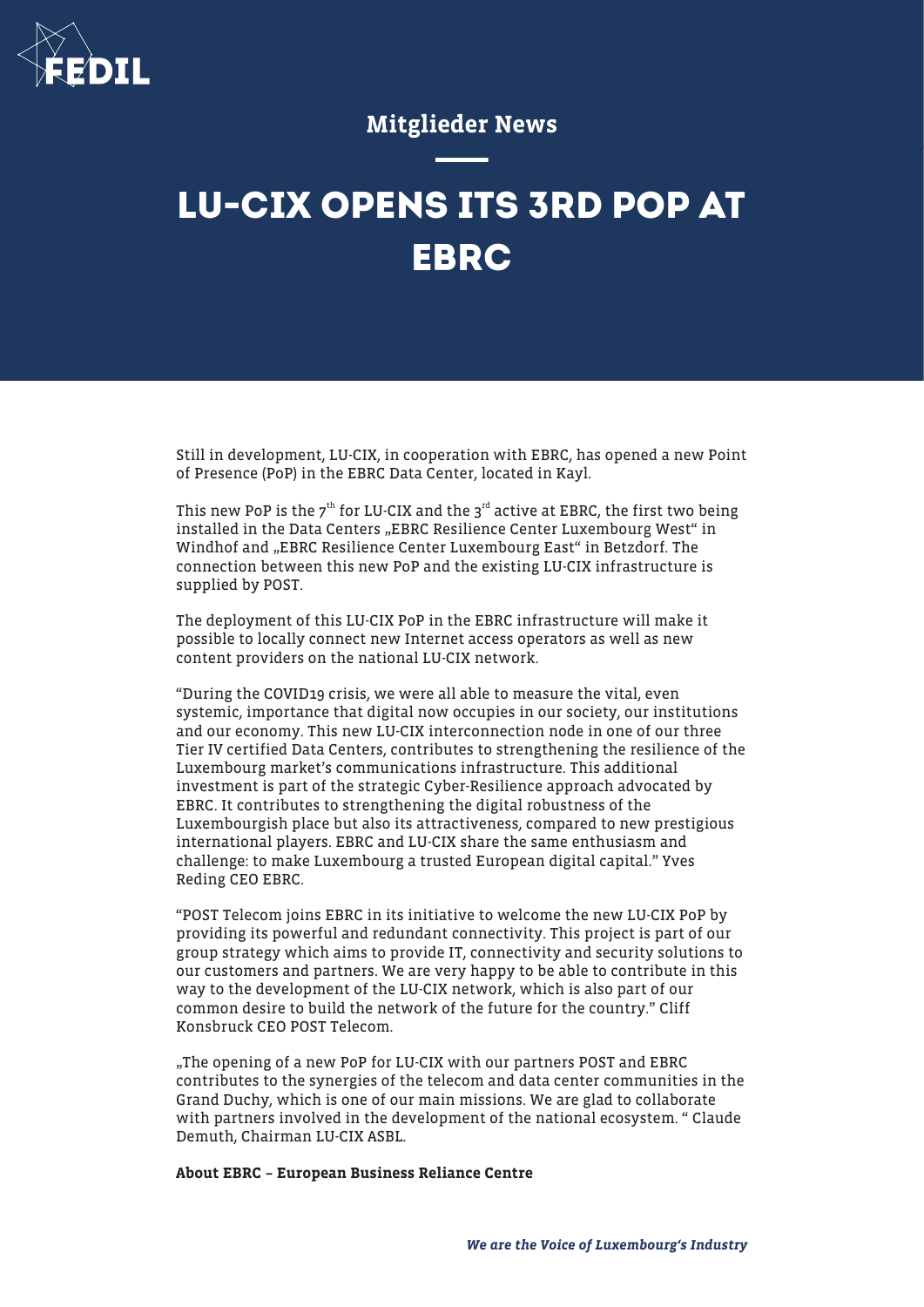

Founded in 2000, EBRC aims at becoming a European excellence and trust centre the management and protection of sensitive information.

EBRC has developed a unique value proposition for its clients and partners focused on trust and cyber-resilience: EBRC-Trusted Services Europe.

In order to provide the highest security and quality of service, EBRC had its services certified: ISO 27001 (information security), ISO 22301 (business continuity), ISO 20000 (IT service management), ISO 9001 (quality), Health Data Hosting-HDS, PCI DSS level 1 (payment security). EBRC meets the financial sector regulation and has a "Professional of the Financial Sector" (PFS) accreditation.

From its three Tier IV certified Data Centres, EBRC operates its own sovereign European cloud, EBRC-Trusted Cloud Europe, offering public, private and hybrid deployment models over 100 international destinations. With its 200 employees, EBRC offers consulting services, EBRC-Trusted Advisory Services, IT Transformation support services, risk and security management services and the full range of managed services, EBRC-Trusted Managed Services.

Well-known by the international banking and financial sectors, as well as in the healthcare and international institutions markets, EBRC advises and operates clients with sensitive information and critical operations: ecommerce, industry, pharma & biotech, public sector, defense, space, energy, critical operators, large law firms, FinTechs & RegTechs, and sensitive start-ups.

#### [More information on www.ebrc.com](http://www.ebrc.com/)

### About LU-CIX

LU-CIX, the LUxembourg Commercial Internet eXchange was founded in 2009 based on a not-for-profit membership association with an open and neutral philosophy. Its aim is to develop the Internet and support the data center community in Luxembourg. As well as providing the technical infrastructure LU-CIX also makes a major contribution to the Luxembourg Internet community through its leading industry event, Luxembourg Internet Days which takes place in November every year and attracts over a thousand industry experts and decision makers from around the globe. LU-CIX also runs the datacenters-in-europe.com website, which provides a shared communication platform for all the players in the Luxembourg data center and Internet arena and promotes Luxembourg as the best place for your European data center and ICT business in the heart of Europe.

More information on [www.lu-cix.lu.](http://www.lu-cix.lu/)

#### About POST Luxembourg

POST Luxembourg owns its own fixed and mobile infrastructures, through its subsidiary POST Telecom S.A., telecommunications services, very high speed secure connectivity solutions as well as data management services for individuals and professional customers. The POST Luxembourg Group thus pursues the objective of anchoring its leading position in the telecommunications industry in the Grand Duchy.

In addition, POST has been adopting an ambitious cybersecurity strategy since 2019 by bringing together all the skills of the POST Group in a single team: POST Cyberforce. The expertise of this team aims to support POST's digitalization strategy and its customers in the face of cyber threats by offering optimal protection of information systems.